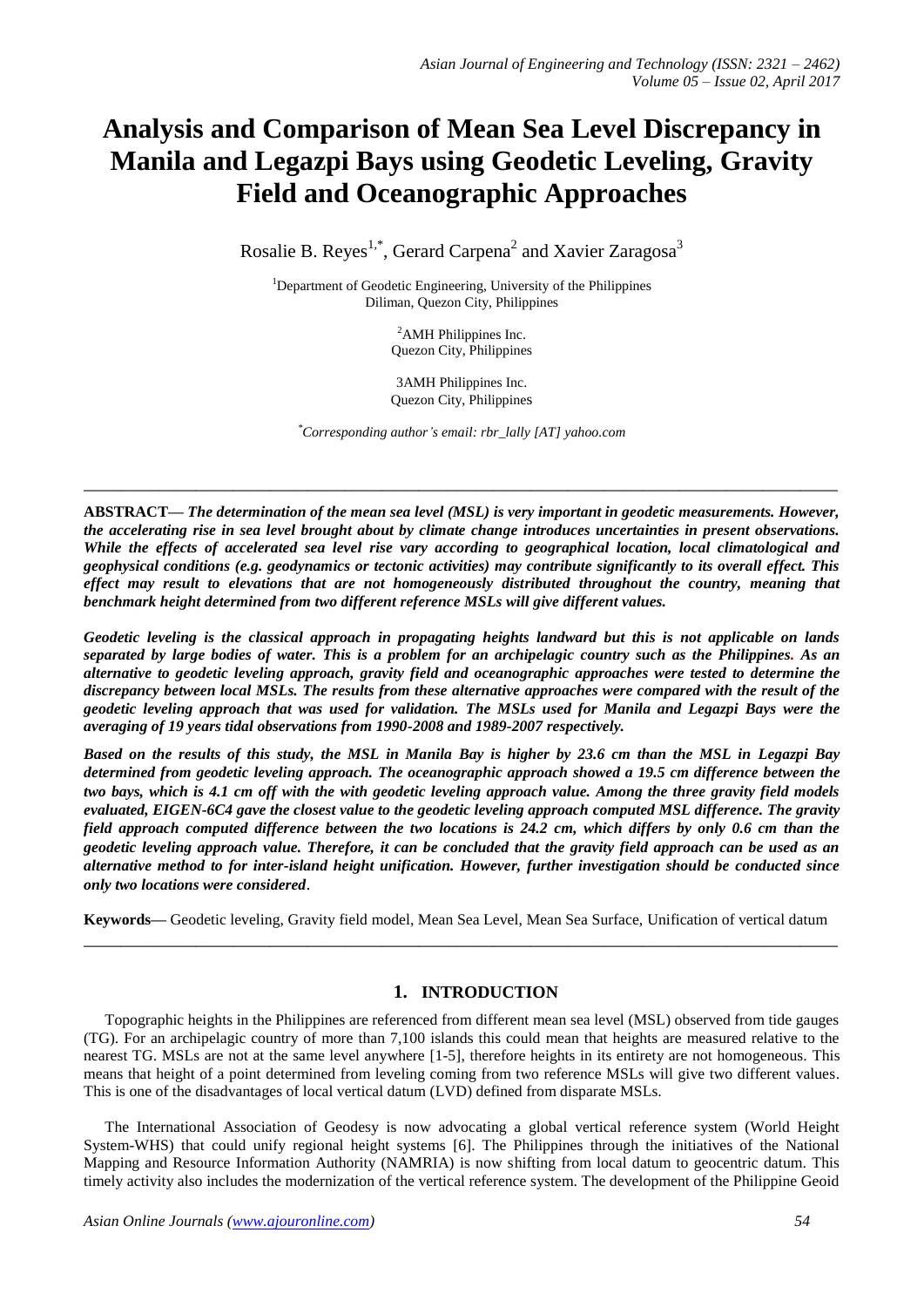Model in 2014 or PGM 2014 [\[7\]](#page-7-1) is one of the steps towards its realization. However, its adoption would require deliberate study to relate the old vertical reference system to the new system. This would need analysis of MSL discrepancies and how much these MSLs depart from the geoid. This study aims to determine the MSL discrepancies and to analyze the different approaches in height unification that can be used for inter-island LVD unification where geodetic leveling is not possible.

In this study three methods to analyze the MSL discrepancies were used: 1) geodetic leveling approach; 2) gravity field approach; and 3) oceanographic approach [\[8\]](#page-7-2). Geodetic leveling approach is the classical approach [\[9\]](#page-7-3) in determining MSL discrepancies. This requires conducting geodetic leveling from one tide gauge benchmark (TGBM) to another. However, this is only applicable on TGBMs in one land mass and never on inter-island. This approach is disadvantageous in long distances due to the propagation of errors. The gravity field approach uses a gravity field or geoid in conjunction with ellipsoidal heights measured from Global Navigation Satellite System (GNSS) observations. The oceanographic approach requires the use of ocean model such as Mean Sea Surface (MSS) or Mean Dynamic Topography (MDT) and TG observations. Ocean models are derived from satellite altimetry data from earth orbiting satellites such as TOPEX/ POSEIDON, ERS 1, Jason 1 and 2. In this approach the local MSL determined at TG was compared with the MSS ocean models. The baseline data by which comparison were made was the value derived from geodetic leveling approach.

# **2. DATA USED**

# *2.1 Leveling data*

The leveling data were supplied by the Geodesy Division of NAMRIA based on the first-order leveling done from TGBM MLA (tide gauge benchmark in Manila) to TGBM LGP (tide gauge benchmark in Legazpi City) in 2009 through 2011. The total length of the differential leveling was around 528 km. TGBM MLA has a height of 1.306 m referenced from 2008 MSL MLA (1991-2008 MSL series). The height of TGBM LGP is 2.111 m based on the differential leveling referenced from TGBM MLA. TGBM LGP was also leveled from 2007 MSL LGP (1990-2007 MSL series) and the result was 1.876 m. **Figure 1** showed the leveling line between the two TGBMs.



**Figure 1**: The study areas, leveling line and location of TGBMs

# *2.2 Tide data*

The Oceanography Division of NAMRIA provided the tidal data from which the MSL were derived. Manila Bay has the longest TG data and has already undergone five (5) MSL series from its installation since the 1900's. The MSL is determined from averaging the hourly heights observed for 19 years (Metonic cycle). The present MSL was determined from 1990 to 2008 averaging of hourly sea level. Based on the tidal records Manila Bay annual MSL is exhibiting accelerated sea level rise or ASLR. According to the study by Perez et al., [\[10\]](#page-7-4) these are caused by deposition from river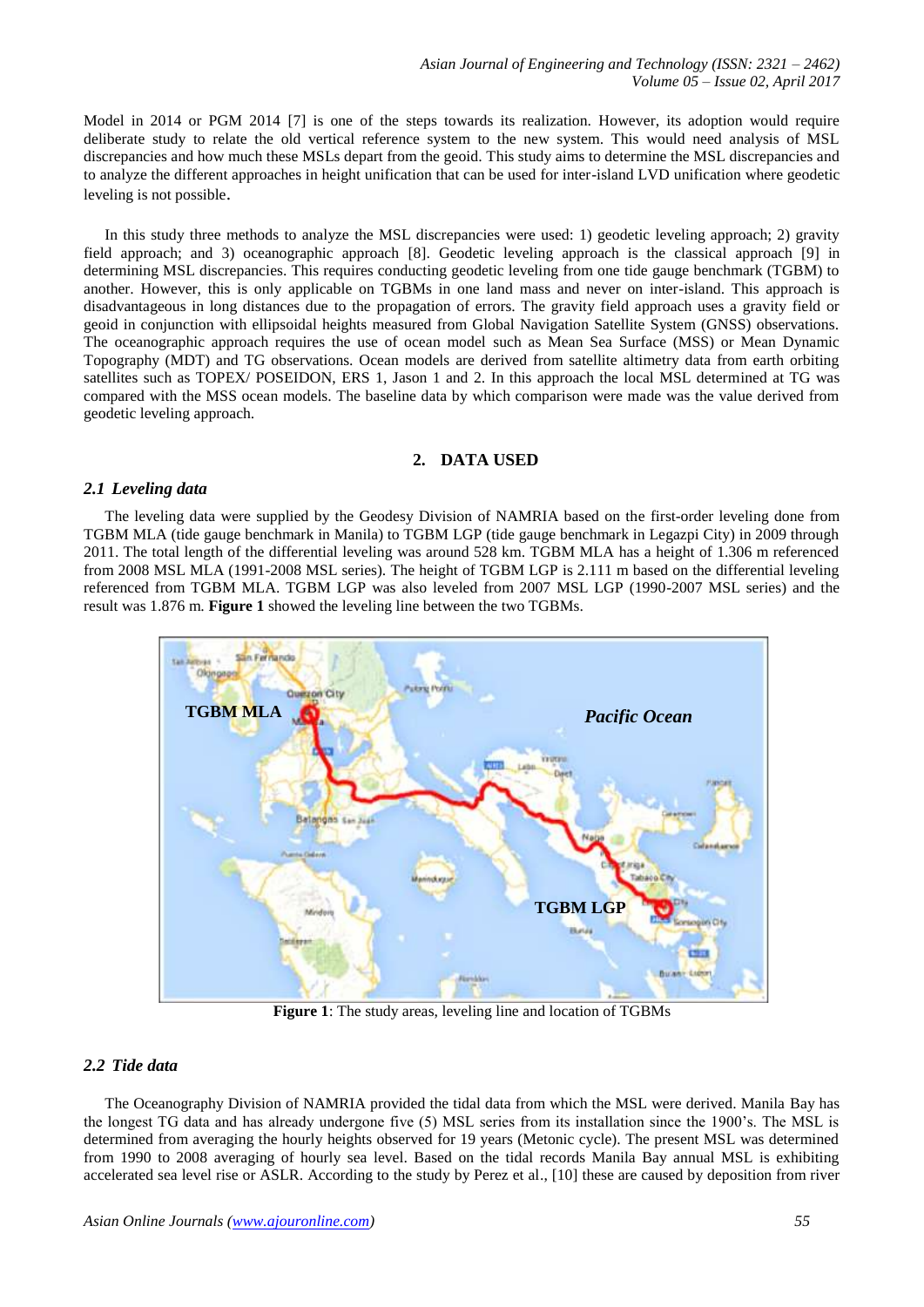discharges and excessive reclamation. The annual MSL trend from 1947 to 2010 referred from the local zero tide staff or 0TS is shown in Figure 2. The ASLR rate is around 13 mm/year based on the recent data from NAMRIA.

The current MSL value in Legazpi City was based on hourly sea level observations from 1989 to 2007. The TG in Legazpi Bay has one of the second longest observations among the Primary TGs in the Philippines. Similar to Manila Bay MSL, Legazpi Bay MSL is also exhibiting an increasing trend. From 1947 to 2009 the increase in annual MSL is 0.28 m with a sea level rise rate of around 4 mm/year. Also shown in Figure 2 is the annual MSL trend in Legazpi Bay.



**Figure 2:** Annual MSL trend in Manila and Legazpi Bays

# *2.3 GNSS data*

Selected BMs including the TGBMs in Manila and Legazpi were occupied with GNSS receivers. The purpose of this activity was to validate the discrepancy of the geoid height (*N*) derived from GNSS-leveling or geometric *N* (*Ngeom*) with the geoid height extracted from the geoid models ( $N_{\text{grav}}$ ). The  $N_{\text{geom}}$  was computed using the formula  $N_{\text{geom}}=h\text{-}H$ , where *h* is the ellipsoidal height from GNSS observation and *H* is the orthometric height derived from geodetic leveling. There were 10 BMs occupied by GNSS receivers in Legazpi City and 21 in Metro Manila. The TGBMs were also surveyed with GNSS receiver to determine the ellipsoidal heights in order to relate its level to the reference ellipsoid. The GNSS observations in Manila and Legazpi were done in 2012 and 2014 respectively.

# *2.4 Gravity field models/Geoid models*

There are three (3) geoid models that were evaluated in this study to determine which surface fits the local MSL namely: 1) Philippine Geoid Model of 2014 or PGM 2014 [\[7\]](#page-7-1); 2) Earth Gravity Model of 2008 or EGM, 2008 [\[11\]](#page-7-5) and European Improved Gravity model of the Earth by New techniques or EIGEN-6C4 [\[12\]](#page-7-6)

The PGM is a regional/local geoid model developed for NAMRIA by R. Forsberg in 2014 using EGM 2008 and airborne and surface gravity measurements. The method used in its development was the Remove-Compute-Restore Method (RCR). NAMRIA is still in the process of validating the accuracy of the model. The EGM 2008 was developed by the National Geospatial-Intelligence Agency in 2008. It has a nominal resolution up to degree/order (d/o) 2190 and spatial resolution of 5' or around 9 km. The model was developed using satellite gravity, satellite altimeter and terrestrial gravity data. The EIGEN-6C4 was developed by GFZ (Deutsches GeoForschungs Zentrum) Potsdam, Germany and GRGS (Groupe De Recherche De Geodesie Spatiale) Toulouse, France in 2014 using combinations of satellite data from LAGEOS (Laser Geodynamics Satellites, ILRS 2012), GRACE (Gravity Recovery and Climate Experiment, Tapley 2004) and GOCE (Gravity field and steady-state Ocean Circulation Explorer, Drinkwater 2003) gravity data, satellite altimetry and DTU (Technological University in Denmark) global gravity anomaly data used in EGM 2008. The nominal resolution is up to d/o 2190.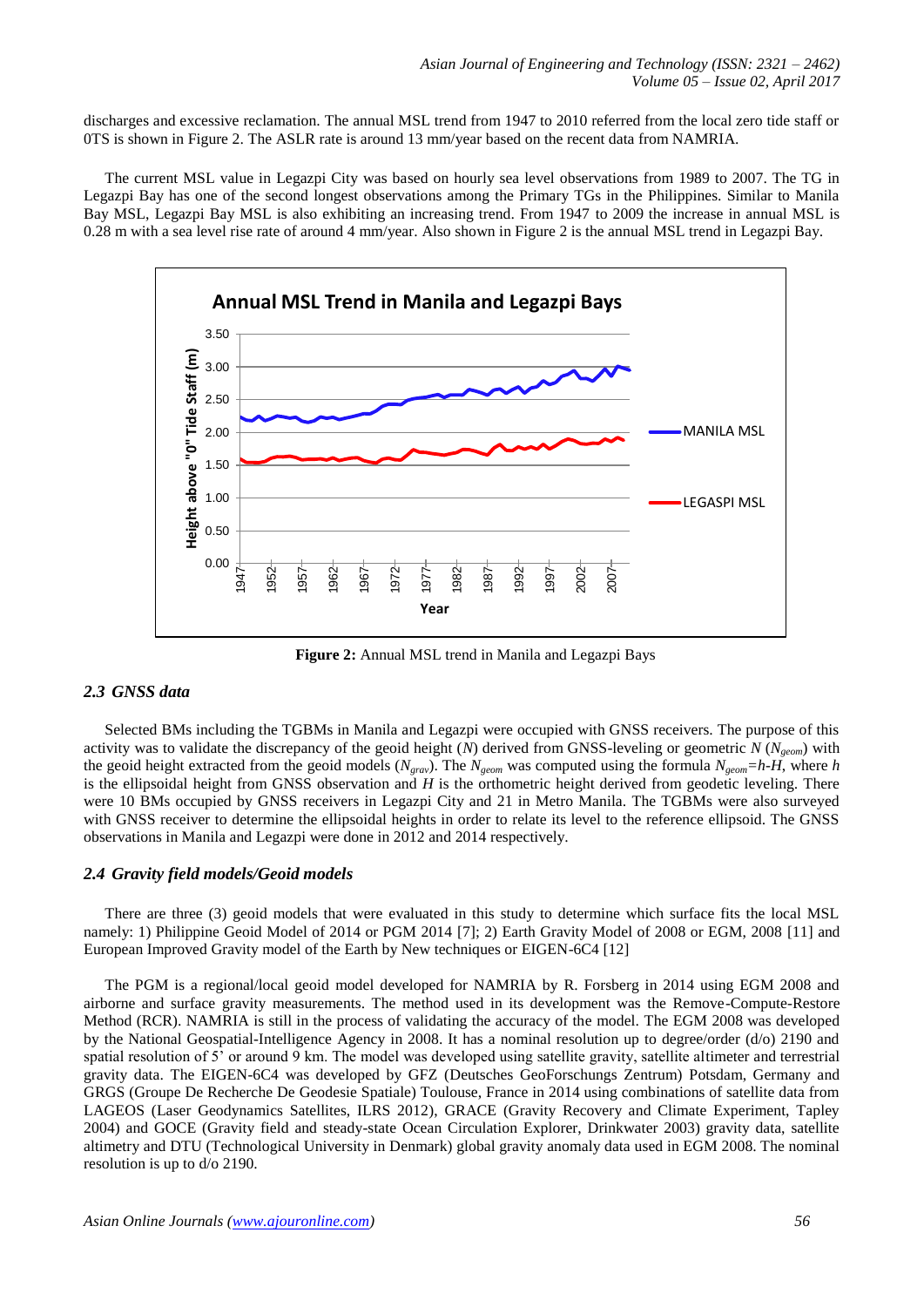#### *2.5 Ocean models*

The ocean model Mean Sea Surface (MSS) was used for the oceanographic approach. The heights from this model are determined from averaging the sea level measured through satellite altimetry for several years. In the local setting this is comparable to measuring the sea level at TG stations using tide gauge instruments. The DTU10 MSS [\[13\]](#page-7-7) is a global high resolution MSS from DTU Space. This model is based on multi-mission satellite altimetry from different satellites. The data used for its development was based on 17 years satellite altimetry measurements. The spatial resolution of the MSS model is 1' x 1' or 2 km x 2 km.

# **3. METHODOLOGY**

#### *3.1 Study areas*

For the preliminary investigation of MSL discrepancies, two study areas were considered: Manila (MLA) and Legazpi (LGP) Bays. Manila Bay is facing the West Philippine Sea while Legazpi Bay is on the side where the Pacific Ocean is located. The areas are located in Luzon Island and situated in the west and east extremes. The TGBM LGP is about 300 kilometer west and 159 kilometer south of TGBM MLA. TGBMs MLA and LGP are located 14<sup>0</sup> 35' N, 120<sup>0</sup> 58' E and 13⁰ 9' N, 123⁰ 45' E respectively. Among the TGs in Luzon Island these two are the oldest, thus have the longest tidal observation data. In addition, the TGBMs heights were already connected by geodetic leveling. **Figure 1** shows the location of the study areas.

#### *3.2 Geodetic leveling approach*

The usual reference datum for leveling is the MSL, which is taken as the "zero level". From this "0" level, ground heights are propagated landward through differential or geodetic leveling. Geodetic leveling is leveling to a high order of accuracy that is usually extended over large areas to furnish accurate vertical control for surveying and mapping [\[14\]](#page-7-8). Heights are usually marked on ground by benchmarks (BM). Tide gauge benchmark (TGBM) is a BM whose elevation has been determined with respect to mean sea level at a nearby tide gauge and used as reference for that tide gauge. To determine the discrepancy between two MSLs or LVD a leveling is run to connect the TGBMs. The discrepancy is computed from heights determined from leveling coming from two different MSLs at different locations ending on a common point. In this study the common point is the TGBM LGP. Thus the equation to determine the offset between the MSL MLA and MSL LGP is given as:

$$
D_{geom} = H_{LGP(MSLMLA)} - H_{LGP(MSLLGP)} \tag{1}
$$

where  $H_{LGP(MSL MLA)}$  is the height of TGBM LGP determined from leveling coming from MSL MLA and is the height of the same BM coming from MSL LGP. This offset will be the basis for comparing the results from the gravimetric and oceanographic approaches. This is to validate if the other two approaches can be used in inter-island LVD unification where geometric approach is not applicable.

#### *3.3 Gravity field approach*

The availability of gravity field models or geoid models has resulted in renewed interests to define heights independent of MSL, which is unstable and time varying. The geoid is an equipotential surface derived from gravity measurements that approximates the MSL if oceanographic effects (e.g. salinity, temperature and pressure) are ignored [\[15\]](#page-7-9). The determination of the departure or offset of MSL from the geoid is carried out in order to establish relationship between these reference levels. The MSL offset from the geoid can be computed using the formula:

$$
O_{MLA/LGP} = h_{TGBM} - H_{TGBM} - N_{geoid}
$$
\n<sup>(2)</sup>

where  $h_{TGBM}$  is the ellipsoidal height measured from GNSS observation at the TGBM;  $H_{TGBM}$  is the height of the TGBM referenced the local MSL; and  $N_{aeoid}$  is the geoid height extracted from the gravity field/geoid model. The discrepancy between MSLs is:

$$
D_{grav} = O_{MLA} - O_{LGP}
$$
\n<sup>(3)</sup>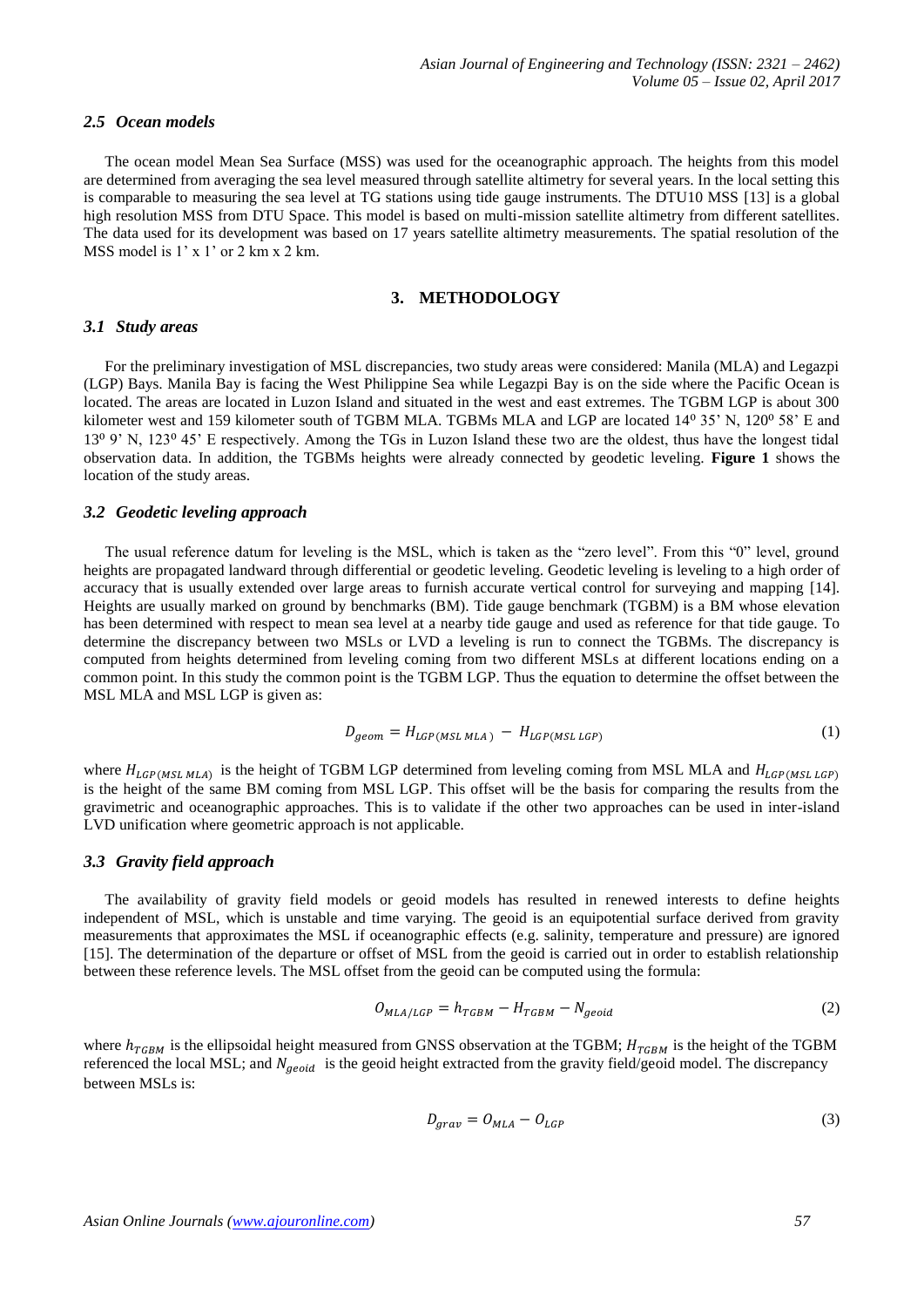#### *3.4 Oceanographic approach*

The sea level can also be determined from satellite observations using altimetry. Since the sensor is in space this is not affected by any land displacements that coastal tide gauges are subjected to. In the open ocean the accuracy of the latest combined satellite altimetry and gravimetry missions is very high but in closed seas the quality is still questionable [\[16\]](#page-7-10). Although some algorithms to correct this are implemented, validation is still needed to prove the utility of the ocean model e.g. DTU10 MSS. The MSS heights are usually referred from the surface of a reference ellipsoid. In order to compare the local MSL, a GNSS observation is carried out in the TGBM to determine the ellipsoidal height. Then the local MSL height is transformed to ellipsoidal height by simply subtracting its height above MSL. The offset of the MSL from the MSS is given by the formula:

$$
O_{MLA/LGP} = h_{TGBM} - H_{TGBM} - h_{MSS}
$$
\n<sup>(4)</sup>

where  $h_{TGBM}$  and  $H_{TGBM}$  are as defined and  $h_{MSS}$  is the height of the sea surface extracted from the MSS model. The discrepancy between the two MSLs using this approach is:

$$
D_{ocean} = O_{MLA} - O_{LGP} \tag{5}
$$

#### **4. RESULTS AND DISCUSSION**

#### *4.1 MSL local offsets*

The MSL local offsets were computed by taking the differences of the local on site measurements with the values from the MSS and geoid models. This is excepting the geodetic leveling approach whose values were directly derived measurements.

### *4.1.1 Geodetic leveling approach*

The geodetic leveling approach is a straight forward analysis of the discrepancy between MSL MLA and MSL LGP. By comparing the height of TGBM LGP referred from MLA MSL with the height of the same TGBM referred from the LGP MSL, the discrepancy was determined. **Table 1** shows the result of the comparison.

| <b>Height above MSL MLA</b> | <b>Height above MSL LGP</b> | <b>Difference</b> |
|-----------------------------|-----------------------------|-------------------|
| 211.                        | 187.5                       |                   |

**Table 1:** Height Difference between Manila MSL and Legazpi MSL (in cm*)*

The 211.1 cm height above MSL was the result of the geodetic leveling done by NAMRIA from TGBM MLA to TGBM LGP. The same TGBM was leveled referred from LGP MSL and the height was determined as 187.5 cm. A discrepancy of 23.6 cm was obtained, which indicate that MLA MSL is higher than LGP MSL. This value was used to validate the values derived from the other two approaches.

# *4.1.2 Oceanographic approach*

For the oceanographic approach, the *hMSS* values for Manila and Legazpi were extracted from the DTU10 MSS model. The values of the *h<sub>MSS</sub>* were interpolated to the locations of the TGs since the model has a grid of one minute (1.8 km). The interpolated *hMSS* for Manila was 4406.9 cm while for Legazpi was 5418.2 cm. The *hMSL* was obtained by subtracting the orthometric height (*H*) at the TGBM from the ellipsoidal height obtain through GNSS observation ( $h_{MSL} = h_{TGBM}$  ) in order to refer the MSL to the same reference ellipsoid of the MSS model. **Table 2** shows the local offsets of the two MSLs from the MSS model.

As indicated in the table the offsets are the direct difference between the two values. The results show that the heights from the MSS model are higher than the local MSL observations. The offset for MSL MLA at 24.1 cm is larger than MSL LGP at 4.6 cm, which shows that MSS model fits better in Legazpi than in Manila. Further investigation should be conducted as there are studies in Manila showing that land subsidence is occurring [16, 17].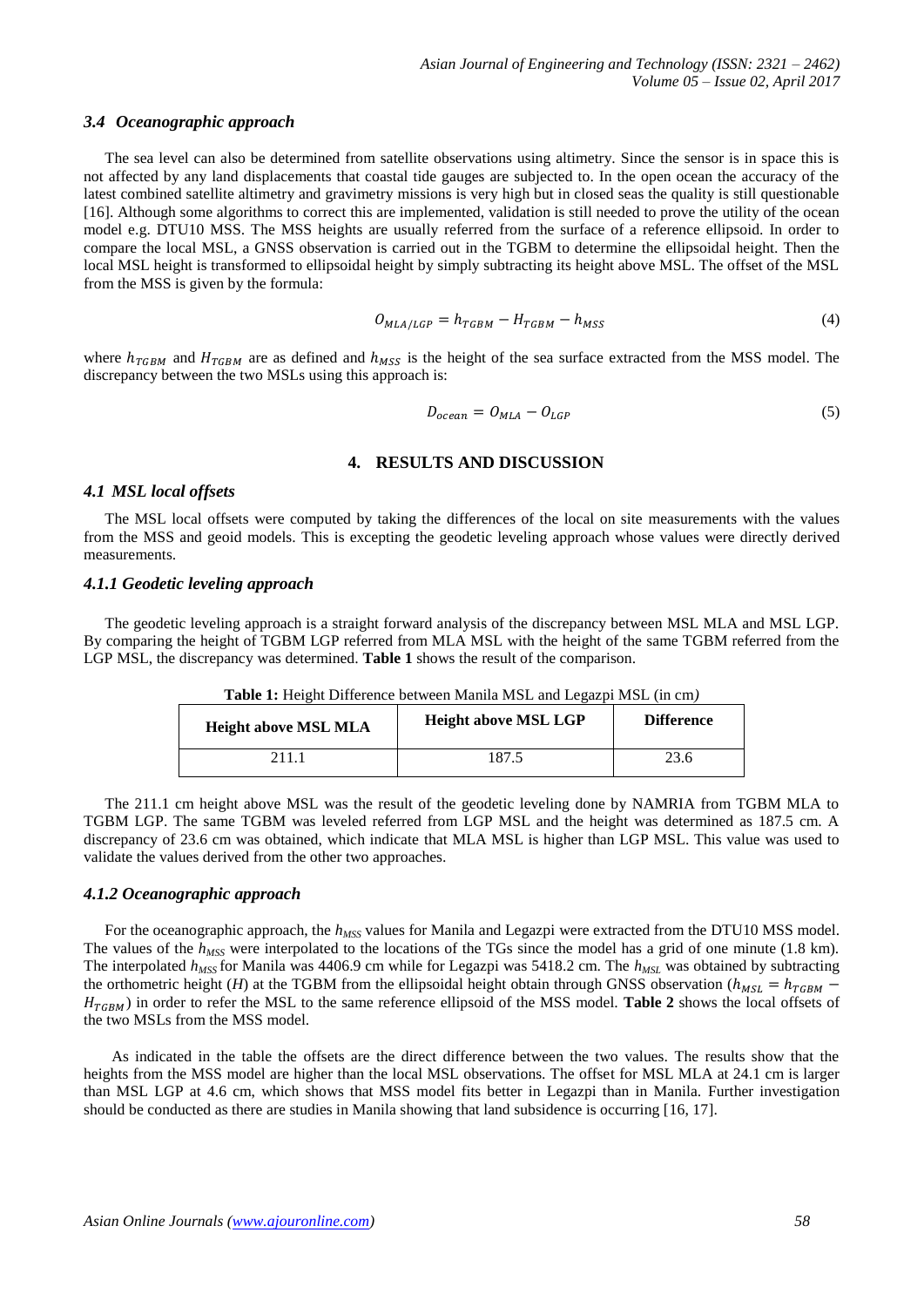|                | $n_{MSL}$ | $n_{MSS}$ | $h_{MSL}$ - $h_{MSS}$ |
|----------------|-----------|-----------|-----------------------|
| MSL LGP        | 5413.7    | 5418.2    | $-4.6$                |
| <b>MSL MLA</b> | 4382.8    | 4406.9    | $-24.1$               |

|  | <b>Table 2:</b> Offsets of MSLs from MSS (in cm) |  |
|--|--------------------------------------------------|--|
|--|--------------------------------------------------|--|

# *4.1.3 Gravity field approach*

The gravity field model or popularly known as geoid is an approximation of the MSL. If gravity is the only force acting on the water surface, the MSL will coincide with the geoid. Due to many factors as mentioned above the MSL departs from the geoid. This departure is termed sea surface topography [\[2\]](#page-6-0). The offsets in the two locations are computed using the formula in Equation 2. The quantity  $h_{TGBM} - H_{TGBM}$  will be referred to as  $N_{geom}$  or the geoid height derived from geometric method and will be compared with the  $N_{\text{ecoil}}$  (e.g.  $N_{\text{EGM}}$ ). **Table 3** shows the computed offsets from the three geoid models considered.

|                | <b>Table 5:</b> Offsets of MSLS from geold models (in citi) |      | $N_{geom}$ - $N_{PGM}$   $N_{geom}$ - $N_{EGM}$   $N_{geom}$ - $N_{EIGEN}$ |
|----------------|-------------------------------------------------------------|------|----------------------------------------------------------------------------|
| MSL LGP        | $-15.7$                                                     | 47.6 | 61.0                                                                       |
| <b>MSL MLA</b> | $-2.9$                                                      | 40.3 | 36.8                                                                       |

**Table 3:** Offsets of MSLs from geoid models (in cm)

The PGM 2014 has the least offsets among the geoid models. This is expected because the model was already fitted to the local MSLs. However, the negative signs indicate that the PGM 2014 level is higher than the level of the geoid derived from geometric means. Although the results from oceanographic approach showed the same sign but the values are contradicting. That is MSL LGP offset is larger than MSL MLA's offset in this approach. The offsets from EGM 2008 and EIGEN-6C4 also differ from each other. The EIGEN-6C4 fits better the MSL MLA than EGM 2008 but larger in MSL LGP. But the surfaces of both models are lower than the *Ngeom*. If the PGM 2014 was not fitted to the local MSLs it could have exhibited the same trend with the two global models.

# *4.2 Differences between local offsets*

The following **Tables 4 and 5** summarize the offsets and differences from the approaches. As already given in **Table 1** the difference between MSL MLA and MSL LGP using geodetic leveling approach is 23.6 cm.

|                | <b>Offset</b> | <b>Difference</b> | Difference with<br>geodetic leveling |
|----------------|---------------|-------------------|--------------------------------------|
| MSL LGP        | $-4.6$        | 19.5              | 4. I                                 |
| <b>MSL MLA</b> | $-24.1$       |                   |                                      |

**Table 4:** Difference between offsets using oceanographic approach (in cm)

| Table 5: Difference between offsets using gravity field approach (in cm) |  |  |  |  |
|--------------------------------------------------------------------------|--|--|--|--|
|--------------------------------------------------------------------------|--|--|--|--|

|                                      | Offset $N_{PGM}$ | Offset $N_{EGM}$ | Offset $N_{EIGEN}$ |
|--------------------------------------|------------------|------------------|--------------------|
| MSL LGP                              | $-15.7$          | 47.6             | 61.0               |
| <b>MSL MLA</b>                       | $-2.9$           | 40.3             | 36.8               |
| Difference                           | $-12.8$          | 7.3              | 24.2               |
| Difference with<br>geodetic leveling | 36.4             | 16.3             | $-0.6$             |

From Table 1 the difference between the MSL LGP and MSL MLA using oceanographic approach is 19.5 cm. It is 4.1 cm short of the geodetic leveling approach value. Among the three geoid models tested the EIGEN-6C4 model gives the least difference of 0.6 cm compared with geodetic leveling approach difference. The result showed that gravity field approach is a better alternative to oceanographic approach for inter-island height unification wherein geodetic leveling is not applicable. However, since only two locations were experimented this is not yet conclusive.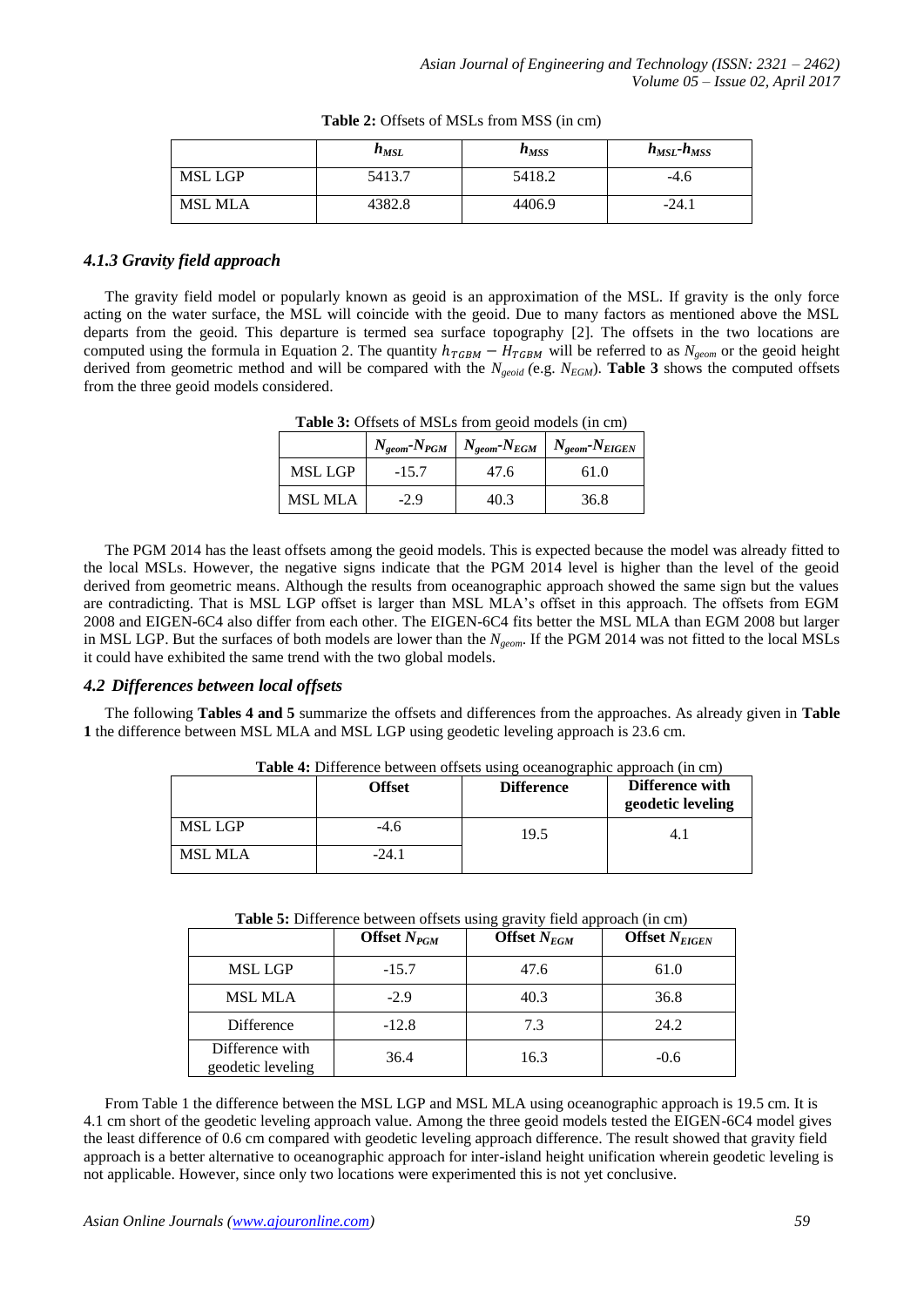In comparison with the approaches presented above, the gravity field approach is best recommended to unify the differing MSLs primarily because it is compatible with modern technology in height determination e.g. GNSS leveling and secondly the geoid is a time-invariant level. The Canadian leveling for example showed east (Pacific Ocean)-west (Atlantic Ocean) MSL difference of almost 1 meter. The disparate MSLs in several locations in Canada resulted in the adoption of geoid as reference level with the gravity field approach as the best choice [19]. However, in the re-evaluation of the height datum between Australia mainland and Tasmania, oceanographic models provided better estimates than geodetic-only techniques, thus also a viable alternative in local vertical datum unification [20].

# **5. CONCLUSIONS AND RECOMMENDATIONS**

From the present study the following conclusions were derived:

- 5.1 Based on the geodetic leveling conducted from TGBM MLA to TGBM LGP, the MSL in Manila Bay was found higher than the MSL in Legazpi Bay by 23.6 cm.
- 5.2 In the oceanographic approach, the comparison between the MSS and MSLs showed that the MSS model fits the MSL LGP (4.6 cm offset) than the MSL MLA (24.2 cm offset). The values from the MSS model are higher than the MSLs with offset in Manila Bay larger than Legazpi Bay. The difference in offsets between the two locations was 19.5 cm. This is 4.1 cm off the value from geodetic leveling approach.
- 5.3 Two global gravity field/geoid models; EGM 2008 and EIGEN-6C4 and one local model; PGM 2014 were considered for analysis using the gravity field approach. The PGM 2014 gave the least offsets among these models since this was already fitted the local MSLs. The local model is higher than the MSLs but the offset in Manila is smaller than Legazpi which is opposite the trend of the oceanographic approach. The two global models exhibit similar trend, which showed they are lower than the MSLs in both locations. Also, they are consistent with the geodetic leveling approach that indicates MSL MLA is higher than MSL LGP. The least deviation from the geodetic leveling approach was given by the EIGEN-6C4 model with 0.6 cm.
- 5.4 An alternative to geodetic leveling approach based on the analysis of the MSL offsets from the two locations is the gravity field approach. This was provided by the EIGEN-6C4 model. Since the Philippines already have the PGM 2014, analysis should also be done on the unfitted model to analyze consistency with the geodetic leveling.
- 5.5 The exploration of oceanographic approach is also important as the height provided by the MSS model is reflective of the sea level because it is not affected by crustal movement since measurement is in space. Further investigation should be conducted to determine if land subsidence contributes to the apparent sea level rise in Manila Bay since the value from the MSS model is higher than the observed local MSL.
- 5.6 It is recommended that analysis of the MSL should be extended to all areas with TGs in the Philippines. This will help firstly in deciding whether shifting or warping the geoid is better than providing transformation parameters to relate the geoid to the local vertical datum or local MSLs and secondly to decide in selecting the best reference vertical datum to refer all heights in the country to make them homogeneous. The latter could be taken further by analyzing if the current MSL 19 year averagings are to be used as reference level since they are departing by considerable amount from the geoid based on the results. An alternative is to select a MSL series wherein it is not yet contaminated by factors contributing to sea level rise.

# **6. ACKNOWLEDGEMENT**

The authors would like to thank the National Mapping and Resource Information Authority (NAMRIA) for the data provided, the Philippine LiDAR Project 1 for the GNSS receivers used in the fieldwork and the University of the Philippines Department of Geodetic Engineering (UP DGE) for supporting the fieldwork expenses. We also thank the family of Domingo Toledo for the Professorial Chair Award.

# **7. REFERENCES**

- [1] W. Torge, Geodesy, An Introduction. Berlin.New York, Walter de Gruyter, 1980.
- <span id="page-6-0"></span>[2] P. Vanicek and E. J. Krakiwsky, Geodesy: The Concepts, North Holland, 1986.